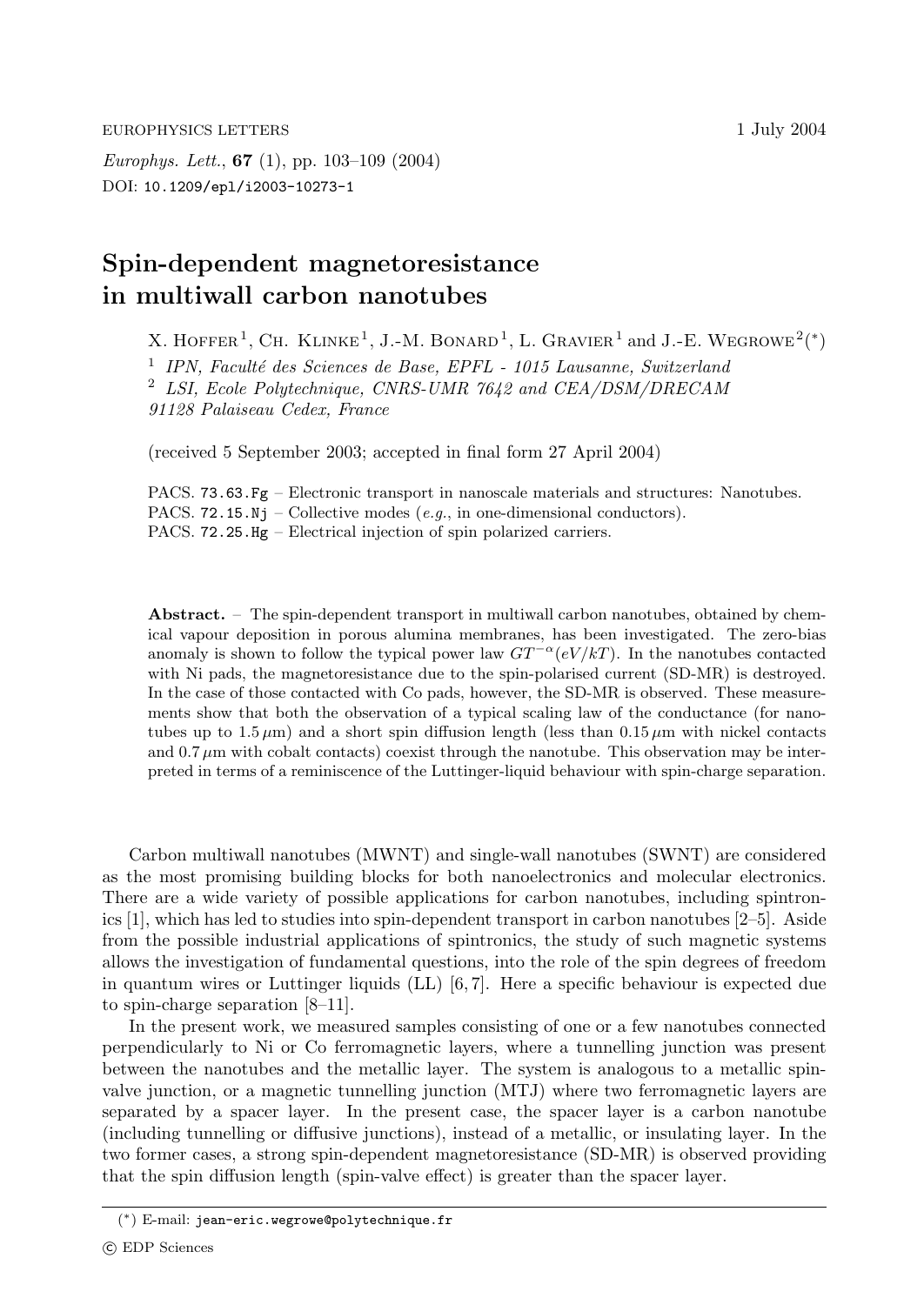

Fig.  $1 - (a)$  Schematics of the Ni/MWNT heterostructure. (b) TEM micrograph of NTs emerging from the pores at the membrane surface.

A scaling law of the conductance, indicative of mesoscopic transport through the whole structure, is observed. Hence the spin polarisation of the current is expected to be conserved. A strong SD-MR is then expected over the length of the nanotubes. The results of the present study show that this is surprisingly not the case.

The samples are systematically characterised via the typical scaling law  $G \propto V_{\text{bias}}^{\alpha}$  at high-voltage bias  $V_{bias}$ , and  $G \propto T^{\alpha}$  at low-voltage bias (G is the conductance, T the temperature and  $\alpha$  is the scaling coefficient), as recently discussed in the literature for SWNT and MWNT [12–16], or short metallic wires [17]. This scaling law can be explained either from Luttinger liquid (LL) theory [8, 18, 19] in 1D quantum wires, or from intrinsic Coulomb blockade in MWNT [20], or via environmental Coulomb Blockade (ECB) theory applied to quantum wires [21, 22].

The spin-dependent magnetoresistance, related to the magnetic hysteresis of the contacts, was measured for each sample and correlated to the scaling coefficient  $\alpha$  in order to try to observe an effect of the expected spin-charge separation. Our measurements confirm previous observations that the SD-MR is very small, whatever the length of the tube between the ferromagnetic contacts. A significant signal was however measured for some short nanotubes contacted exclusively with the Co layers. These measurements show that the observed scaling law (observed up to the maximum length between our ferromagnetic layers  $1.5 \,\mu\text{m}$ ) [12,23,24] exists in conjunction with a short spin diffusion length (below  $0.15 \mu m$  with Ni contact and  $0.7 \mu m$  with Co contacts).

The MWNT were grown by a CVD technique in nanoporous alumina membranes (see fig. 1(a)). The membranes were obtained through the anodization of Al  $[24]$  in a 0.3 mol/l oxalic acid solution. The anodization was carried out at  $40\,\text{V}$  over a period of  $10\,\text{min}$ . Under these conditions, the pore length in the membrane was  $1.5 \,\mu$ m, with a pore diameter of 40 nm. Either Ni or Co wires of defined length were then electrodeposited in the pores  $[25, 26]$ . The area of electrodeposition was less than  $1 \text{ mm}^2$ . The nanowires length was regulated via the electrodeposition time [25]. The membrane was then exposed to acetylene at 20 mbar and  $650\textdegree$ C in a tube furnace over a period of 5 min. This initiated the catalytic growth of the MWNTs from the top of the electrodeposited Ni or Co wires. The diameters of the MWNTs were highly consistent ranging to  $23 \text{ nm} \pm 2 \text{ nm}$  (see fig. 1(b). After the growth phase, the nanotubes were kept in air for a few minutes before sputter deposition of a Ni or Co layer (100 nm thickness) to the membrane. The sample exposure before the sputtering of the second ferromagnetic contact led to a highly resistive contact, which was exploited for tunnelling spectroscopy. Since the density of the metallic wires grown in the pores was very low, very few MWNT were effectively grown. As such the samples prepared were similar to samples made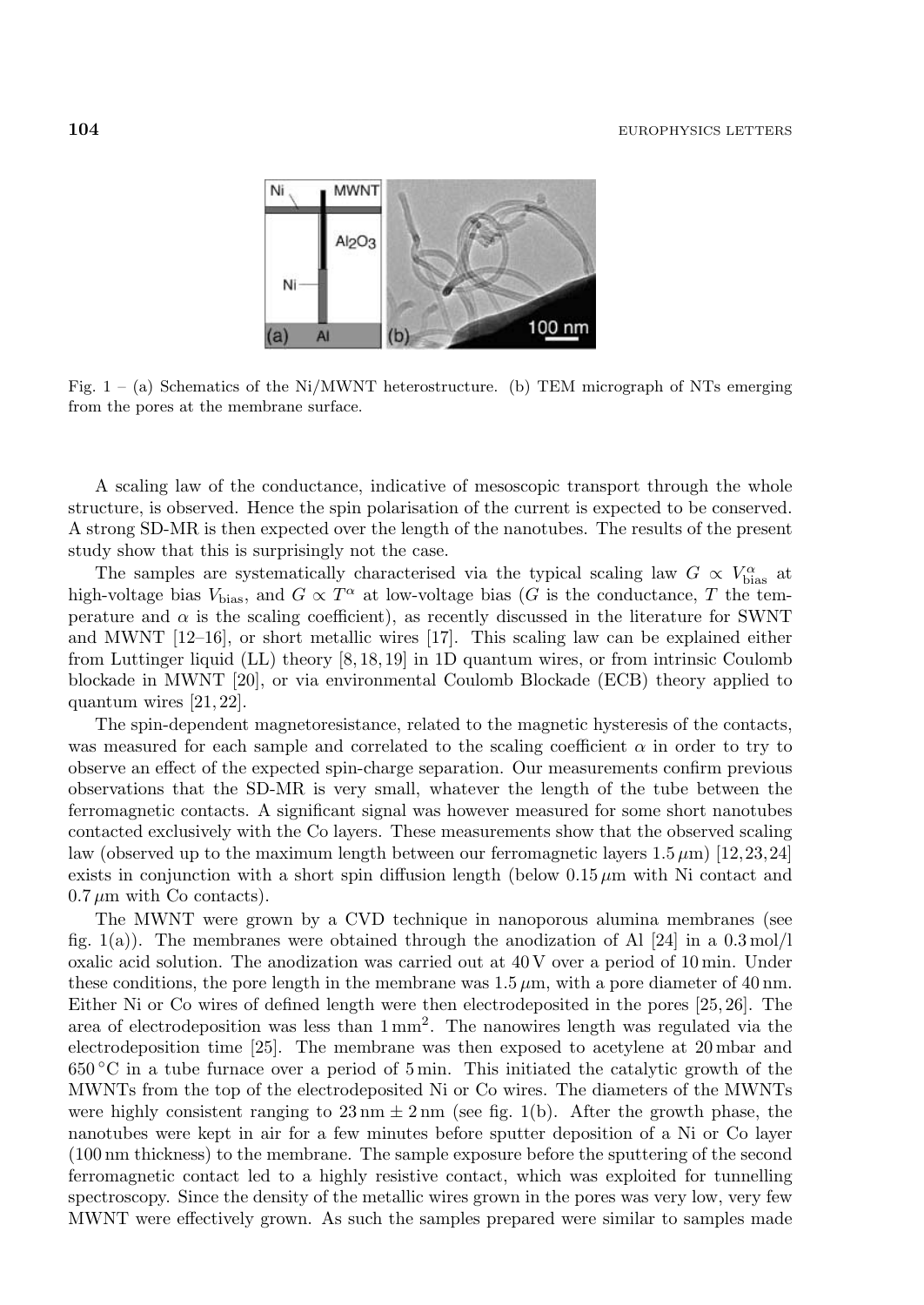

Fig. 2 – Sample A: (a) conductance G ( $10^{-4} \Omega^{-1}$ ) as a function of eV<sub>bias</sub> on a log scale at 2 K, 4 K, 7 K, 10 K, 12 K, 15 K and 20 K. (b)Log-Log plot of the temperature dependence of the zero-bias conductance as a function of the temperature. The line is a power law with  $\alpha = 0.23$ . (c) Scaling  $GT^{-\alpha}$  as a function of the ratio  $(eV_{\text{bias}}/kT)$ .

with bundles or ropes of nanotubes. Furthermore, this method allowed us to electrically bridge the nanotubes without the need for damaging chemical treatments to separate the MWNTs.

A statistical analysis ofthe samples (45 samples) has been undertaken. Each sample is defined by two sets of parameters, namely the intrinsic parameters (length, purity of the tube, presence ofkinks) and the environmental conditions. The latters are described in terms of circuit theory by the impedance of tunnelling junctions, influence of other tubes contacted in parallel, and other sources of dissipation. The magnetic characteristics of the ferromagnetic contacts also vary from one sample to the other, but the magnetic configurations in such structures are well known from anisotropic magnetoresistance (AMR) [26] and domain wall scattering (DWS) [26] measurements.

For the 45 samples measured, the electrical resistances range from  $1 \text{ k}\Omega$  to  $100 \text{ k}\Omega$ . The scaling law is presented in fig. 2 for a typical MWNT with a length of  $\sim 600 \text{ nm}$  (sample A, the resistance at 2K was 5 kΩ). The differential conductance  $G = dI/dV$  is first plotted as a function of the bias voltage  $V_{bias}$  for different temperatures, which shows the typical zero-bias anomaly (ZBA) demonstrated (fig. 2(a)). The values at zero bias  $G(V_{bias} = 0)$  follow the power law  $T^{\alpha}$  with  $\alpha = 0.23$  (fig. 2(b)) and in fig. 2(c),  $GT^{-\alpha}$  is plotted as a function of  $eV_{bias}/kT$ . All data collapses on a unique curve, indicative of a LL-like behaviour.



Fig. 3 – Scaling coefficient  $\alpha$  as a function of the length of the MWNT. The grey zone corresponds to  $\alpha \leq \alpha_0$ , where  $\alpha_0$  is the theoretical value calculated for a Luttinger liquid.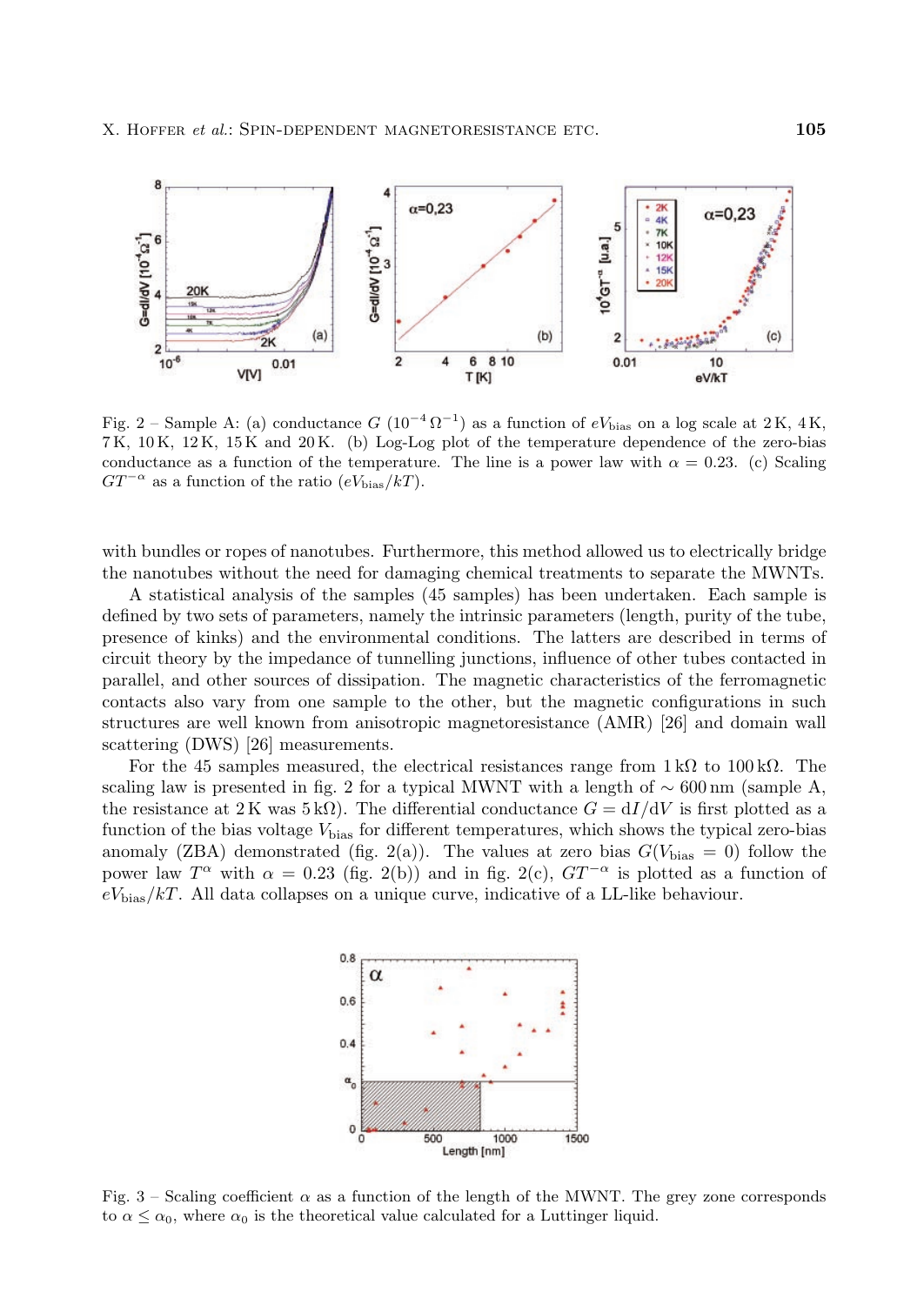

Fig. 4 – Magnetoresistance profile at large fields for samples A (the curve is shifted by 0.5% for clarity) and E. Sample A has a negative MR at low temperature and sample E has a positive MR.

Of the 45 samples, 27 follow the scaling law for the ZBA, which defines the coefficients  $\alpha$  which are plotted in fig. 3 (*e.g.* sample A, C and D, fig. 5 below). Five samples show no significant ZBA (Ohmic behaviour:  $\alpha = 0$ ), however 13 show a strong ZBA, but without scaling law (*e.g.*, sample B). The coefficient  $\alpha$  is distributed within the interval  $0 \leq \alpha < 1$ (fig. 3). Using the transmission line approach we have  $\alpha = 2Re(Z)/R_0$ , where  $R_0 = h/e^2$  is the quantum resistance and Z is the impedance of the transmission line (*e.g.*,  $Z = R \approx \sqrt{L/C}$ with the impedance  $L$  and the electrostatic capacitance  $C$ ). The theoretical value for a LL is  $\alpha_0 \approx 0.24$  [8, 18, 19, 21]. In a first approximation, as  $\alpha \propto \sqrt{1/N}$  [21], if the number of transmission modes  $N$  is enhanced as a result of the large number of walls or impurities, the coefficient  $\alpha$  is expected to lie below the ideal value  $\alpha_0$ . On the other hand,  $\alpha$  should be larger than the bulk value if structural defects, such as kinks or junctions, are present  $[14]$ .

The correlation between  $\alpha$  and the length l of the tube is plotted in fig. 3. Taking into account that the probability of the presence of a kink or defect in the tube is proportional to the length of the tube, we expect that for a small value of  $l \alpha \leq \alpha_0^*$ , and for a large value of  $l \alpha \geq \alpha_0$ \*. This is indeed observed in fig. 3, where there is neither sample verifying  $\alpha \geq \alpha_0$ \* below  $l = 500 \text{ nm}$  (TEM pictures confirm that there is a vanishing probability of finding a kink or defect at this scale), nor sample verifying  $\alpha \leq \alpha_0$ <sup>\*</sup> above  $l = 900$  nm. The general tendency depicted in fig. 3 may be interpreted as the presence of defects, kinks or junctions in long CVD grown nanotubes. The small values of  $\alpha$  seen for tubes shorter than 300 nm are due to the partial screening of the electron-electron interactions by the contacts.



Fig.  $5 - Spin$ -dependent magnetoresistance for four samples contacted with Ni. (a) Sample A, (b) sample B: AMR response  $\alpha = 0.037$ ; (c) sample C: ZBA and no scaling property; (d) sample D,  $\alpha = 0.6$ .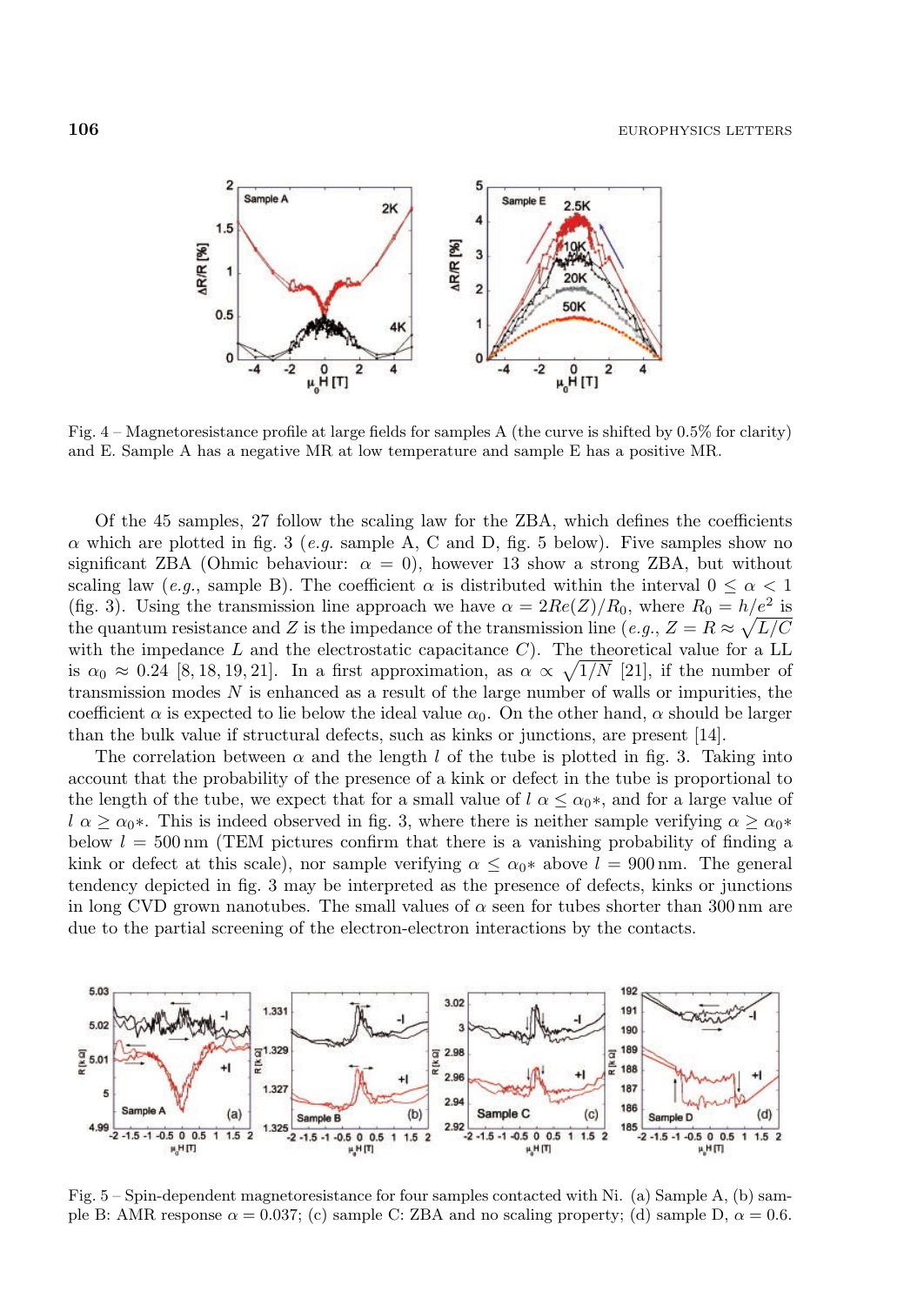Ifthe transport properties at zero magnetic field can be described with a single parameter  $\alpha$ , the MR properties are far more versatile and various kinds of signals have been reported in the literature  $[2-5, 12, 24]$ . Below, two different types of MR are discussed: the direct MR due to the direct action of the magnetic field on the charge, and the spin-dependent magnetoresistance due to the spin-polarised current. The MR has been measured for each sample with a field perpendicular to the tube axis between  $\pm 5$  T. At fields above 1.5 T, the magnetisation is saturated, and the profile gives the direct MR of the nanotube. As already reported in the literature, the observed MRs (fig. 4) are either positive (the resistance increases with increasing magnetic field) or negative, varying from one sample to the other. Except for the sign, both positive and negative MR are rather similar, with, in some cases, a transition from positive to negative MR at low temperature (fig.  $4(a)$ ). Statistically, magnetoresistance at  $2.5 \text{ K}$  is positive in 50% of the samples and negative in 25%, while 25% have no measurable trend (no MR at high field). We do not observe any correlation of the sign of the MR neither with the existence of the scaling law, nor with the value of the coefficient  $\alpha$ , nor with the temperature profile of the conductance. Consequently, the origin of this behaviour must be ascribed to small numbers of dopants, which strongly modify the Fermi level from one sample to the other [27], but do not modify significantly the parameter  $\alpha$ .

1) *Ni contacts*. At low magnetic field, the magnetisation ofthe wire (bottom electrode) is oriented at an angle of  $90°$  with respect to the Ni layer (top electrode). The magnetisation of the Ni wire rotates uniformly when the applied field is increased (following the Stoner-Wohlfarth curve [26]), reaching the parallel configuration at about 0.6 to 1.5 tesla, depending on the length of the Ni wire. This leads to a  $1\%$  variation of the resistance of the nanowire. This effect is called the anisotropic magnetoresistance (AMR). The measurements as a function ofweak external magnetic field give then access to the magnetoresistance as a function ofthe angle between the two ferromagnetic contacts, the so-called  $SD-MR$  *(i.e.* the effect of the spin polarisation ofthe current). Surprisingly, the present study has shown that the SD-MR value at moderate current value (*i.e.*  $1 \mu A$ ) was consistently low (below 1% of the total resistance), whatever the tube length from  $150 \text{ nm}$  to  $1500 \text{ nm}$  (see also ref. [4]). Three different kinds of SD-MR are observed, which have been illustrated in fig.  $5$  for samples A to D. Of the samples measured, 5 samples of type A, 7 samples of type B and 6 samples type of C were observed. Fifteen samples presenting the scaling of the conductance and no SD-MR signal were also obtained. In sample B  $(f_1, f_2, f_3)$ , for small tube lengths, the AMR [26] of the Ni wire was measured. In sample C (fig.  $5(c)$ ), a second type of SD-MR hysteretic response is also observed. In such cases, an important ZBA is present, but the conductivity cannot be scaled with the power law. The SD-MR is observed at low temperature only, and disappears between 4 K and 8 K. Sample A (presented in fig. 2) and sample D (for which  $\alpha = 0.59$ ), display a third type of SD-MR *which depends on the direction of the current*. Such SD-MR is dramatically enhanced at very small or zero bias (see ref. [3]).

2) *Co contacts*. As shown in fig. 5, the nanotubes contacted with Co exhibit a rather important positive SD-MR at low temperature;  $\sim 3.6\%$  (780  $\Omega$  for a tube length of about 700 nm) at  $2.5 \text{ K}$  in fig. 6. The sample shown has an  $\alpha$  of 0.37 (inset of fig. 6). Neither the current density nor the sign of the current influence the signal directly. This magnetoresistance disappears rapidly at temperatures above 20 K.

The angular dependence is difficult to interpret as non-trivial magnetic configurations at intermediate angles of the applied external field are seen. In contrast to the Ni contacts, the magnetic configurations ofthe Co contacts assumed the antiparallel configuration. The electrodeposited Co is structured with large micrometric crystallites. The hcp crystallites are oriented preferentially perpendicular to the wire axis, leading to a magnetocristalline anisotropy perpendicular to the wire axis [28]. As a consequence, the antiparallel magnetic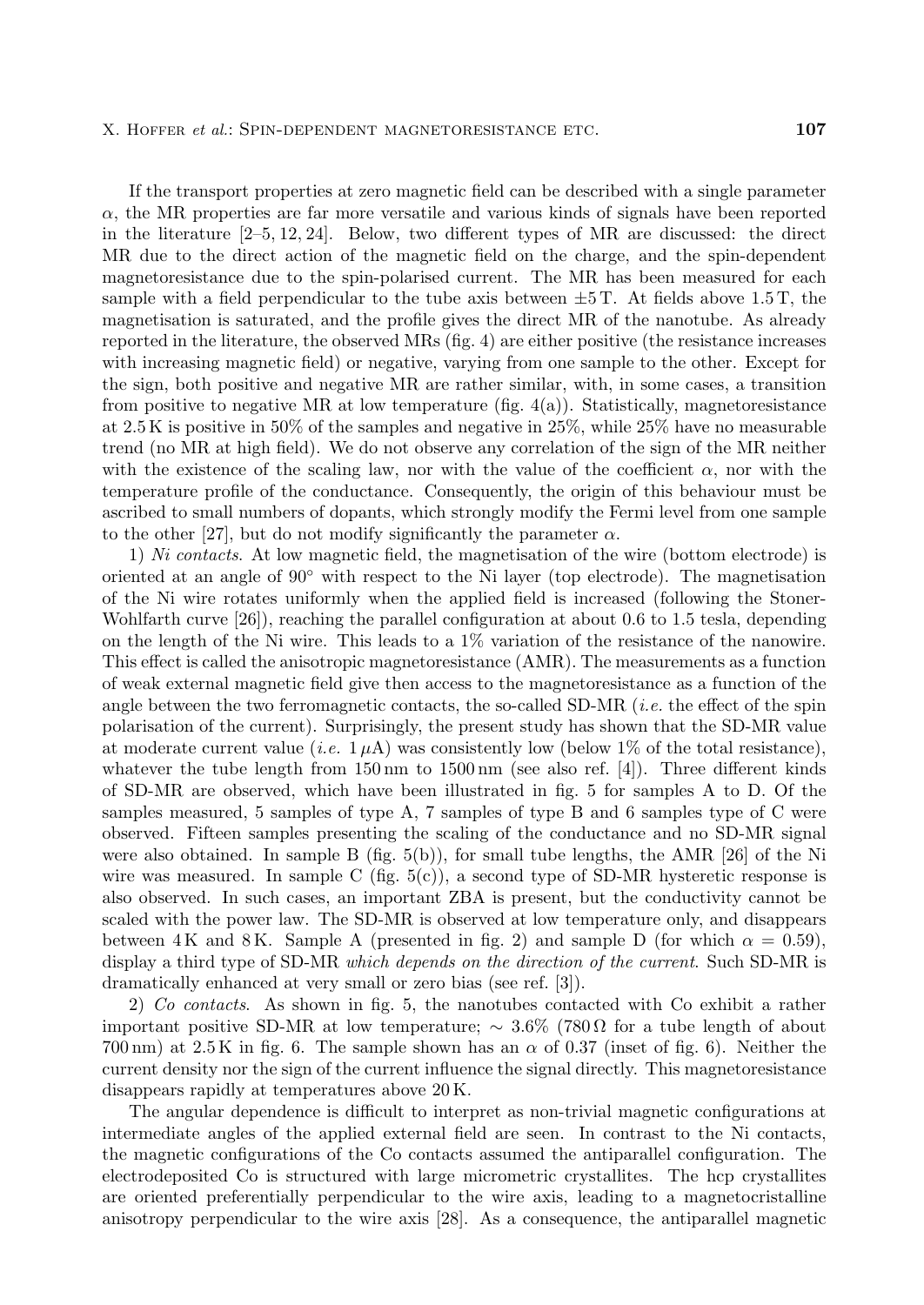

Fig. 6 – Spin-dependent magnetoresistance for one sample contacted with Co. The inset presents the scaling of the conductance of this sample, with  $\alpha = 0.37$ .

configuration can be reached through the magnetisation of the nanowire pinned perpendicular to the wire axis opposing the applied field (below  $100 \,\mathrm{mT}$ ), with the magnetisation of the sputtered Co layer being magnetised in the direction of the applied field. This feature coincides with the prediction of Balents and Egger  $[10]$ , concerning the spin-dependent transport in a Luttinger liquid, where a sharp peak is expected near the angle  $\pi$  between the two ferromagnetic contacts.

In conclusion, we have measured the spin-dependent transport properties of a series of MWNTs of varying lengths, contacted by ferromagnetic Ni and Co electrodes. Most of the samples exhibit a typical scaling law behaviour of the zero-bias anomaly as a function of temperature. Furthermore, it was observed that the magnetoresistance due to the spinpolarisation ofthe current is systematically destroyed in the nanotube, with the exception ofsome carbon nanotubes with Co contacts. *These measurements show that the observation of the typical scaling law for long nanotubes (up to* 1.5 µm*) coexists with a short spin diffusion length (less than* 0.15  $\mu$ m *with* Ni *and* 0.7  $\mu$ m *with* Co). We observed that the coefficient  $\alpha$  is very sensitive to contact or tube defects (see strong scatters in fig. 3). However, we do not observe any correlation between  $\alpha$  and the SD-MR (with both Ni and Co contacts). Accordingly, if SD-MR is destroyed by the presence of contact or tube defects, the scaling law is not destroyed by the same defects. Such characteristics are not possible in simple diffusive regimes (because spin-flip scattering occurs after many elastic scatterings) and are difficult to interpret in TMR structures. Thus, the role of spin-flip scattering on the electronic transport is by no means trivial in our nanotube devices. The possibility of a reminiscence of spincharge separation is still a possible interpretation, which is corroborated by the fact that an antiparallel configuration of the Co contacts should be reached.

∗∗∗

This work was supported by the grant No. 21-61550 of the Swiss National Science Foundation. We are grateful to the Centre Interdépartemental de Microscopie Electronique of EPFL (CIME-EPFL) for access to electron microscopy facilities. We acknowledge enlightening discussions with R. Egger, S. Roche, A. Bachtold, C. Schoenenberger and S. Gueron and the group *nanotubies* about spin-dependent magnetoresistance in carbon nanotubes.